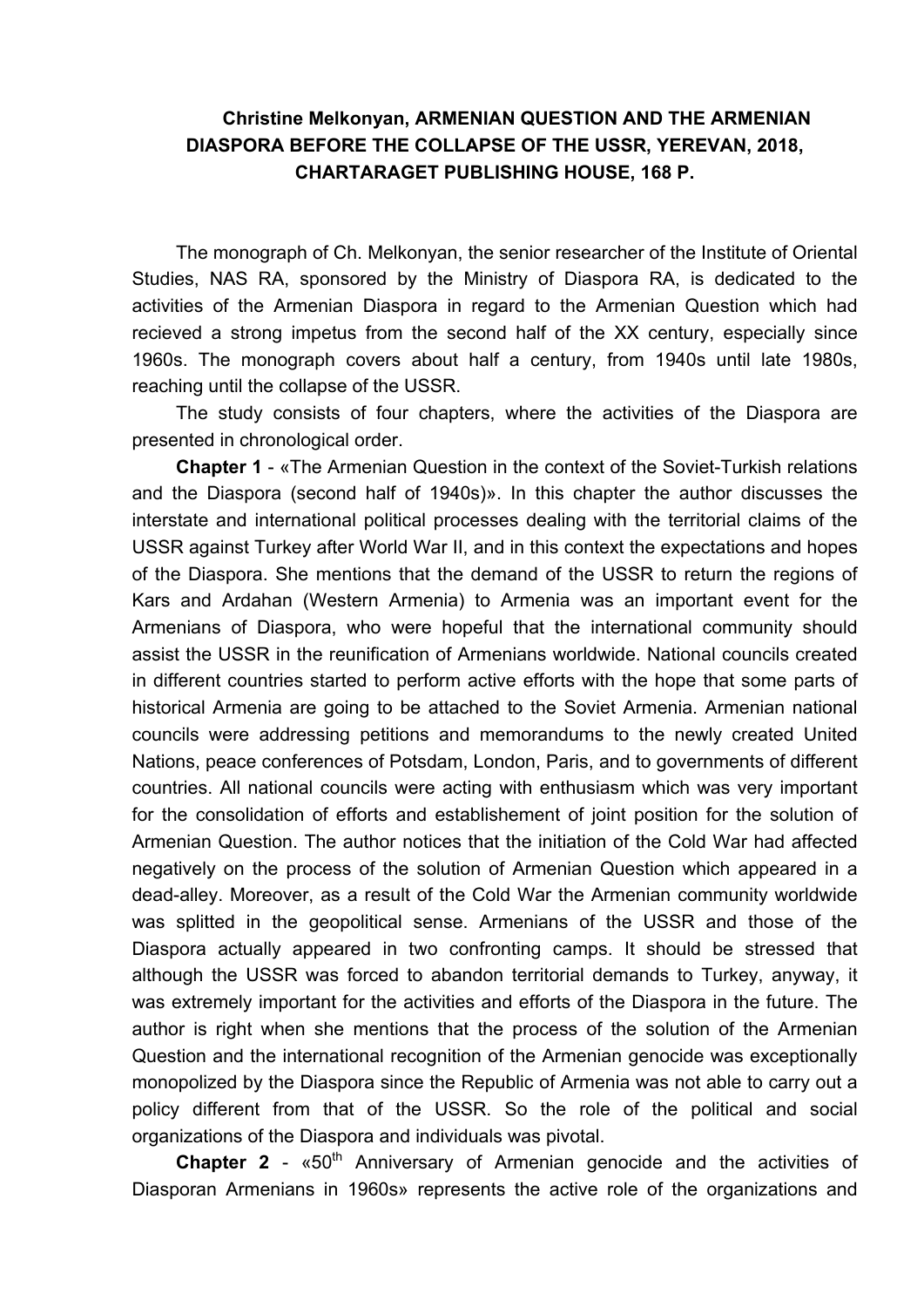individuals of the Diaspora in the field of international recognition of the Armenian genocide, which became more efficient from the mid-1960s connected with the  $50<sup>th</sup>$ anniversary of the Genocide. The author mentions that during this period the interest of international community was noticeably increased in regard to these problems, in international organizations, scientific and public conferences had started discussions in different formats. It is mentioned that in 1960s the Armenian question was becoming a bargaining chip for the great powers as a means of pressure on Turkey, which unfortunately continued in the subsequent decades. The author views the steps conducted in the field of the international recognition of the Armenian genocide in parallel with the international political processes, also she gives the reflexions of these processes in western and especially in Turkish mass media. Resuming the chapter she states that 1960s had become a turning point in the history of the Armenian genocide, since in Soviet Armenia the problem of genocide ceased to be regarded as a prohibited topic, and the struggle of the Diasporan Armenians for the international recognition of the genocide had become more effective. In response to this, Turkey began to conduct active counter measures, which had laid a base for the Turkish denialism and anti-Armenian propaganda. For example, in 1967 the Turkish Council of National Security had discussed the activities of the Diaspora directed towards the international recognition of the genocide, which resulted in the establishment of the Turkish stateregulated policy.

**Chapter 3** - «Armenian problem and the activities of Diasporan Armenians in 1970s» discusses the efforts undertaken by the Diasporan Armenians in international organizations and different countries aimed on the recognition of the Armenian genocide. The Diasporan organizations, along with initiating demonstrations and installing monuments commemorating the Genocide, are submitting petitions and appeals to UN, European Parliament, international organizations, leaders of different countries and governments. Due to the activities of the Diaspora the problem of the Armenian genocide had entered the UN. Although in 1970s the debates in the Commission of the Human rights of UN were not fruitless, which was conditioned by political realities, anyway, they had an important impact on the internationalization of Armenian genocide. The problem of Armenian genocide was subject to discussions in different countries, and in political processes, where the organizations and individuals had actively participated, like in France and the USA. In the USA were extremely active the Armenian assembly and Armenian National Commitee of America, who took the main burden of the Armenian claims and the Genocide recognition. These structures started to perform active efforts in the executive and legislative bodies of the USA, in the presentation of Armenian genocide in the public and political circles. In 1970s besides the traditional peaceful activities begins the phase of armed struggle. In the monograph are briefly introduced activities of the Armenian Secret Army for the Liberation of Armenia and Justice Commandos of the Armenian Genocide, stating that due to their actions they had succeeded to activate once more the problem of the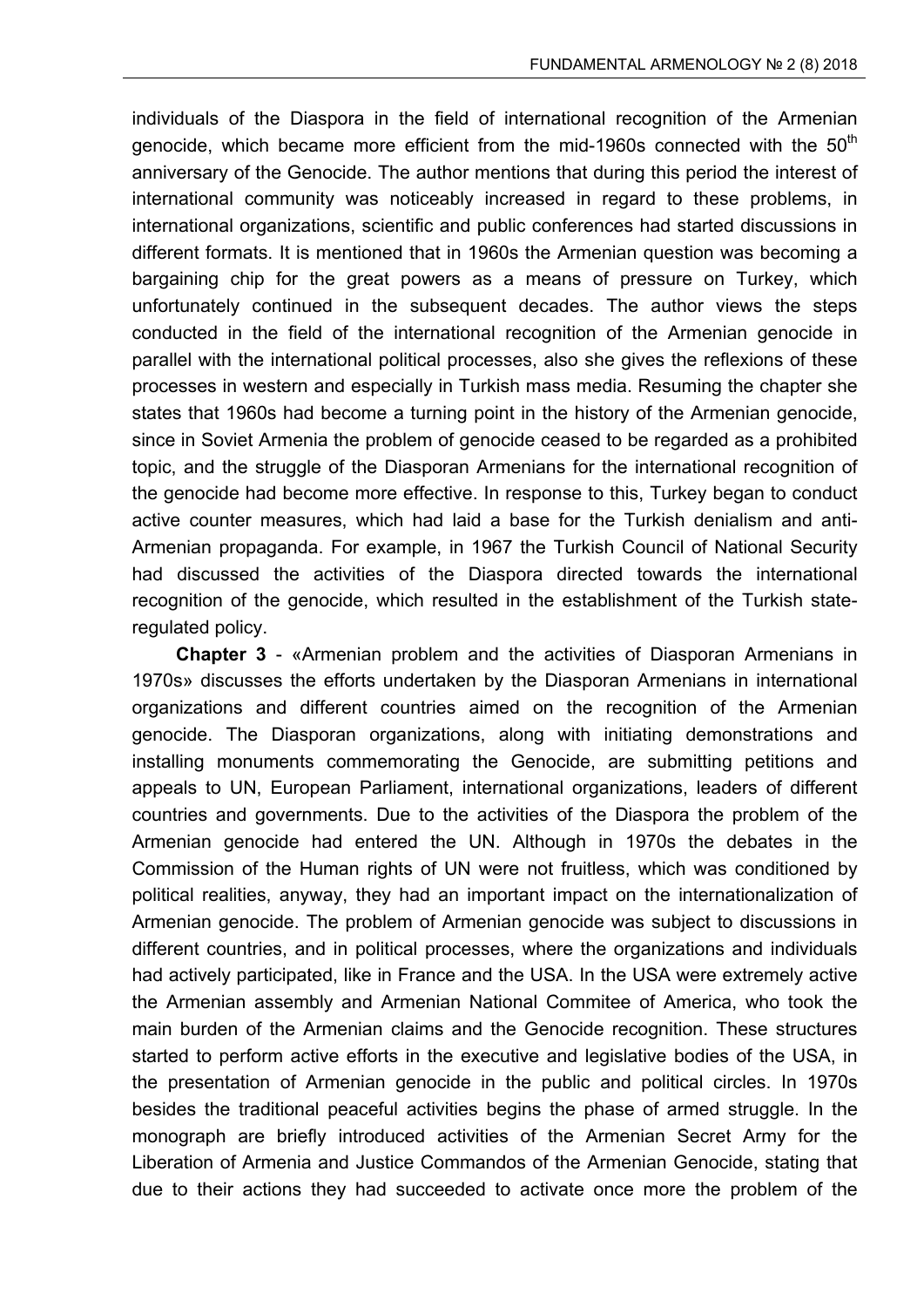recognition of the Armenian genocide in international and political agenda. The author also discusses the secret meeting of the representatives of Armenian national parties with Turkish foreign minister I. Caglayangil in Zürich, 1977, where the latter threatened with the possibility of countermeasures. Actually the Turkish special services began actions against the organizations of the Diaspora and individuals, in which the Turkish criminal world and mafia were also involved.

**Chapter 4** - «The process of recognition of Armenian genocide in 1980s». The author notices that in 1980s the efforts of the Diaspora in the field of the solution of Armenian question and the recognition of Armenian genocide has brought to some positive results. These were not only steps directed towards the adoption of resolutions by international organizations and parliaments of some countries, but also in order to voice that question by politicians, scholars of the genocide studies, historians and other people. Along with the traditional means of behavior and struggle other factors had come into presence, which had widened the interest of international community towards the Armenian genocide. In some European countries the organizations of Human rights also began to press on their governments, demanding the recognition of the Armenian genocide. In the monograph are mostly discussed the activities of politicians of France and the USA and the initiatives of their parliaments in regard to the recognition of Armenian genocide, and the resolution of European council accepted in 1987. The author discusses these processes in the frames of international relations and geopolitical developments, and the relations of these countries with Turkey as well. As in the case of France, in that of the USA is clearly demonstrated the continuous conflict between the geopolitical interests and human values (for example, the resolution on the Armenian genocide had not passed in the Congress of the USA under the pressure of the government).

In the monograph is made an attempt to elucidate different aspects of the activities of the Diaspora in regard to the solution of Armenian genocide, which include 1940- 1980s. It introduces new archival materials and documents, and also excerpts from the the Diaspora and Turkish mass media. It should be mentioned that the activities of the Armenian Diaspora aimed on the recognition of the Genocide were discussed especially in parallel with the relations of these countries with Turkey, and geopolitical and interstate developments as well.

Taking into account the multilayered and lengthy character of the problem, some observations should be in place. Although the author had mentioned that the monograph was represented as an essay, nevertheless, taking into account its voluminous character, the study of the Armenian genocide without the detailed analysis of attitude and activities of Diasporan political parties and organizations it could not be regarded as complete. It is evident that the competition between Armenian national parties which had a pivotal role in the Diaspora, differences between their approaches and discord had its negative impact also on the Armenian claims, from the point of joint struggle. The monograph actually does not discuss the activities of the Armenian